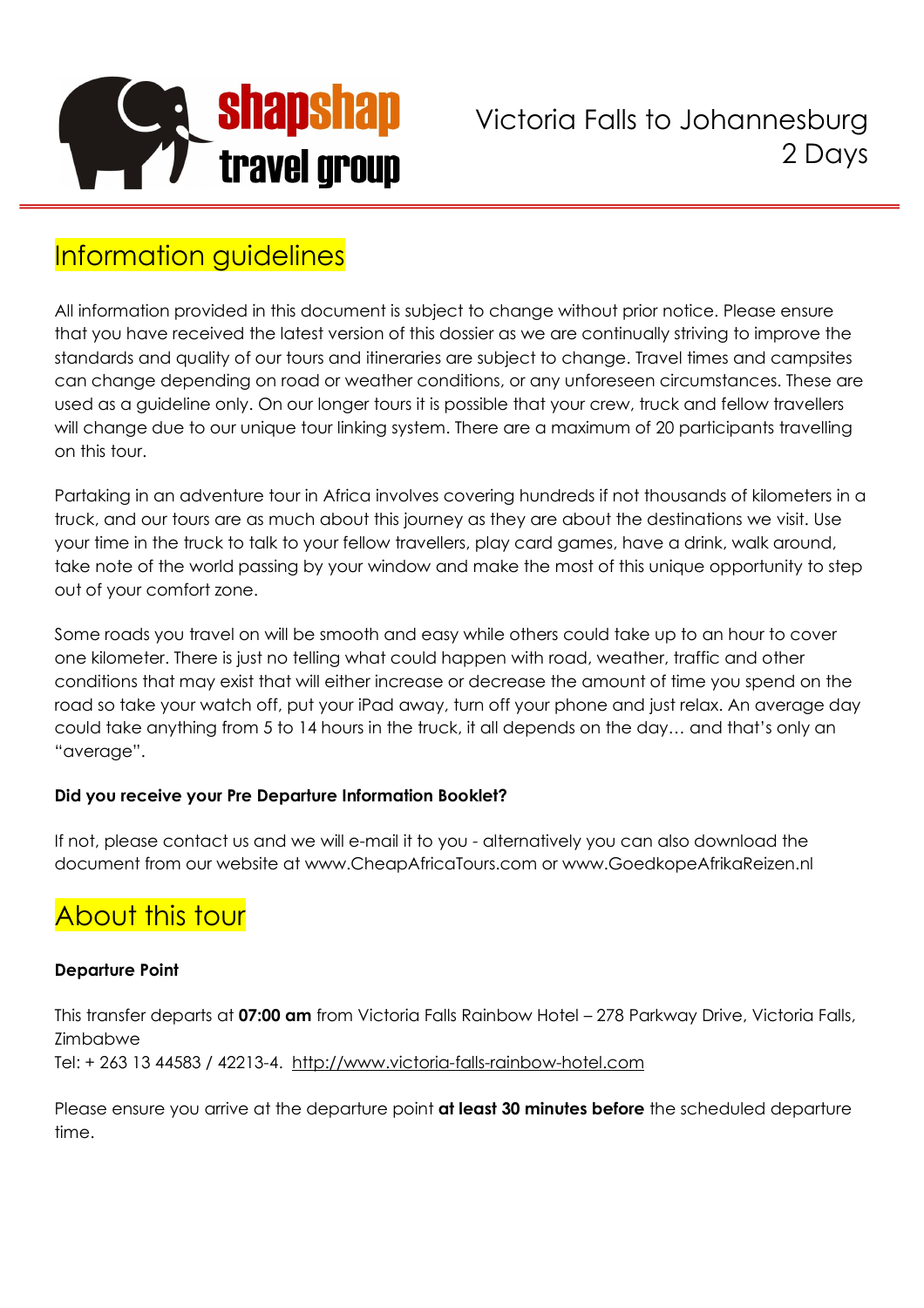### **End Point**

Belvedere Estate, corner of George and Belvedere road, Glen Austin Midrand, Tel: 083 741 5240 – www.belvedereestate.co.za

### **Countries Visited**

Zimbabwe, Botswana, South Africa

#### **What's included**

All meals which are prepared and served at the overland truck / accommodation / qualified crew / filtered water / transport in the overland truck / included highlights as per the itinerary / entrance fees to National Parks.

#### **What's excluded**

Items of a personal nature (snacks, alcohol, bottled water, soft drinks, tips, souvenirs, etc) / entrance fees associated with optional activities / and optional activities.

#### **Vehicle**

Overland Truck

#### **Climate**

The African sun is very strong. Please use a factor 30 sunscreen and wear a hat. You should drink at least 3 litres of water per day to avoid dehydration. It can also get very cold during winter months on this route. Please see Pre Departure Booklet for detailed information.

#### **Pre and Post Tour Accommodation**

If you require accommodation before or after your tour we can arrange this for you. We can also arrange airport transfers. For more information, have a look on our website under "Hotels and Transfers"

#### **Arrival/ Departure**

Please be sure to arrive at least 1 day before your tour is due to depart. This will help avoid any unforeseen problems. We also highly recommend that you book your flights to depart at least one day after the tour officially ends.

#### **I Want More**

You can extend your adventure in Africa by adding more tour options... such as our 14 day Discover Mozambique tour departing from Johannesburg or the 20 day South African Explorer from Johannesburg to Cape Town...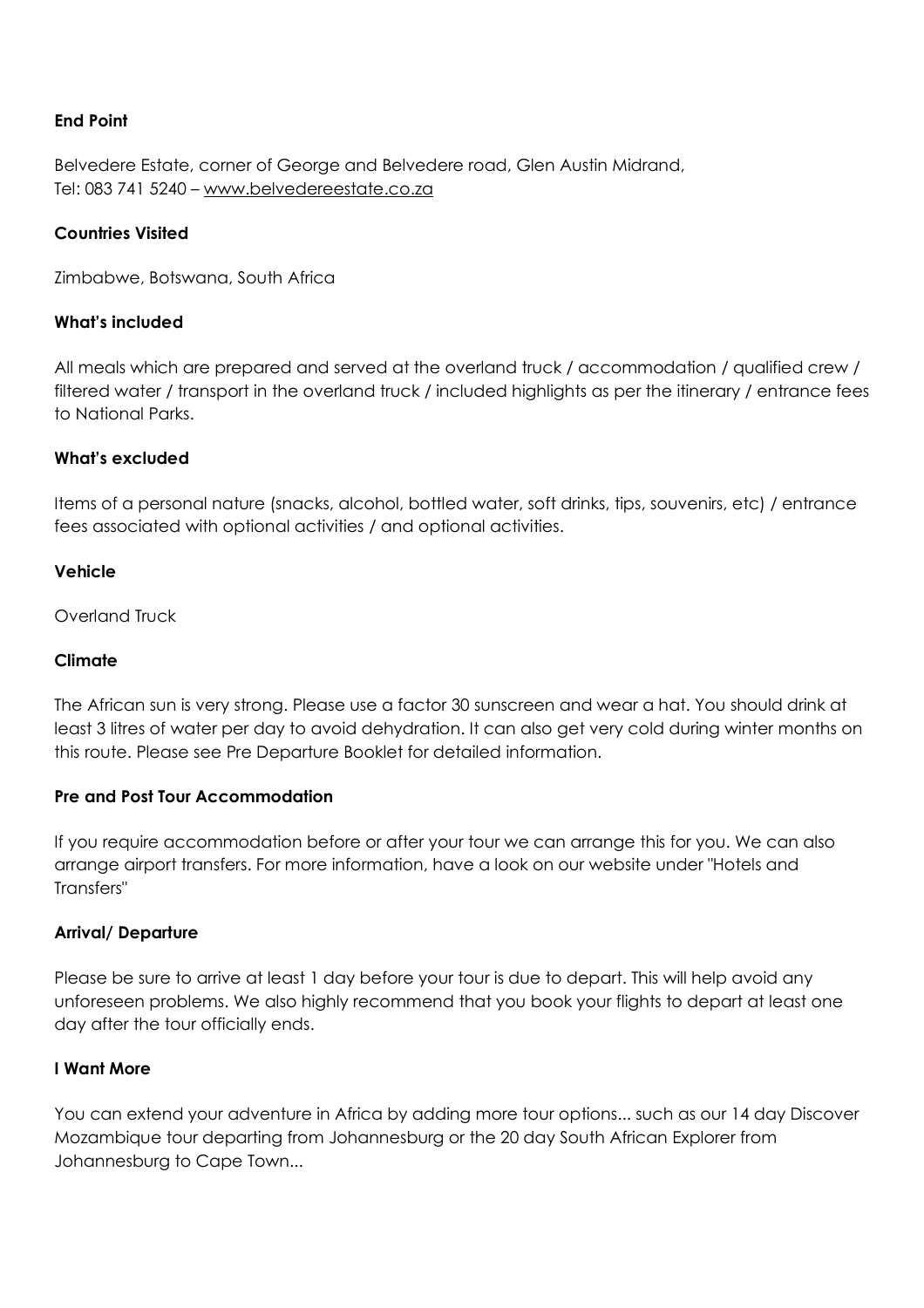## **Insurance (Compulsory)**

All clients require adequate Medical Insurance. Activity providers can refuse participation of activities, if the correct valid Medical Insurance is not provided.

## **Currency and Banking**

As your tour may pass through multiple countries, we have prepared information on the use of local and foreign currencies, ATMs and Credit Cards for each country. This information is available on our website under FAQ (frequently asked questions).

## **Health**

Please inform us of any pre-existing conditions such as diabetes or asthma and any prescription medicine you may be taking. We also need to know about any food allergies or physical disabilities that you may have.

## **Visas**

As visa requirements vary considerably from country to country and nationality to nationality, please contact the various embassies or a visa service agent in your home country to re-check your visa requirements at least 4 weeks prior to travelling. Please note that visas are the responsibility of the traveller and that ShapShap Travel and its partners will not be held responsible for guests being denied entry should they not be in the possession of the relevant visas.

All travellers must be in possession of a valid onward/return air ticket or proof of other means of transport enabling the traveller to leave the country in which your adventure tour passes or terminates. You should also have proof of sufficient funds (e.g. credit card) to see you through your time in the country. Should the adventure tour you are joining be re-entering a country, be sure to have a multiple entry visa that enables you to re-enter the country. In some cases visas are available on entry into a country and may be cheaper to do so, however for peace of mind and to speed up the border crossing process, ShapShap Travel will always advise you to get your visas prior to your trip if possible.

## **Accommodation providers**

Accommodation providers are subject to change without notice, the accommodation listed in this dossier is our preferred supplier, but sometimes due to availability, we are unable to make use of the property listed in this dossier. If we cannot use the accommodation provider as listed we will substitute another property of similar standards, however, en-suite facilities are not always guaranteed.